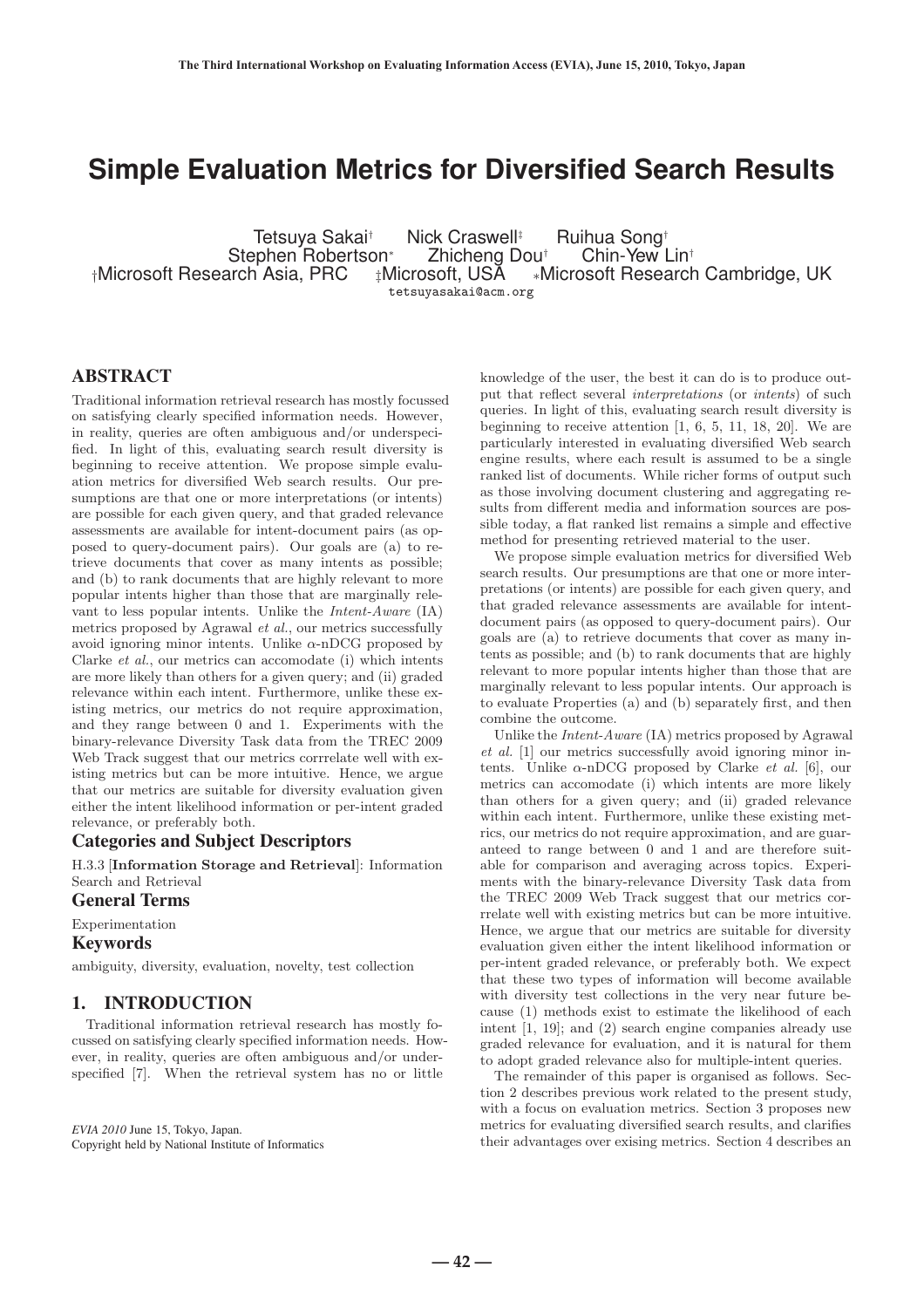experiment using the Diversity Task runs from the TREC 2009 Web Track to support our claims. Section 5 concludes this paper.

#### 2. RELATED WORK

#### 2.1 S-recall

Zhai, Cohen and Lafferty [22] proposed a simple metric called S-recall (subtopic recall) for evaluating subtopic retrieval. Suppose that a topic consists of n subtopics, and that a document can either be relevant or nonrelevant to each subtopic. Let  $d_r$  denote the document at rank  $r$ , and let  $I(d_r)$  denote the set of subtopics to which  $d_r$  is relevant. Then, S-recall at document cutoff  $l$  is defined as  $|\bigcup_{r=1}^{l} I(d_r)|/n$ , i.e. the proportion of subtopics that are covered by the top  $l$  documents. When used on its own, it is a rather crude metric, since it disregards the positions of relevant documents within top  $l$  and does not accomodate graded relevance. The only difference between S-recall and instance recall used earlier at the TREC interactive track [10] appears to be that the former is used in ranked retrieval while the latter was used in set retrieval.

Based on S-recall, Zhai, Cohen and Jafferty further defined S-precision and WS-precision at a given S-recall level [22]. Both of them involve computation of an NP-hard problem, and therefore approximation is required.

Carterette and Chandar [2] used S-recall for a task similar to subtopic retrieval, which they called faceted topic retrieval. They argued that for their task, S-recall at  $l_{min}$ , where l*min* is the minimum rank at which perfect S-recall can be achieved, is the most natural evaluation measure. However, they also point out that finding l*min* is NP-hard.

Our proposed metrics for evaluating diversified results use S-recall as one of its components. However, our methods do not involve NP-hard problems.

#### 2.2 Intent-Aware Metrics

Agrawal et al. [1] proposed a family of Intent-Aware (IA) metrics, and primarily examined nDCG-IA. Let i be an intent (called "category" in [1]) and suppose that for each query q, the probabilities of different intents  $P(i|q)$  are given. Then nDCG-IA for  $q$  at cutoff  $l$  is given by

$$
nDCG-IA@l = \sum_{i} P(i|q) nDCG_i@l \tag{1}
$$

where  $nDCG_i@l$  is the "standard" version of nDCG at  $l^1$ computed by assuming that the sole intent of query  $q$  is  $i$ . That is, for each intent *i*, we separately imagine an ideal ranked output, which lists up documents that are relevant to intent  $i$  in decreasing order of relevance, and compare the system output against the i-th ideal ranked output.

The IA metrics assume that every user has a single intent (i.e. category), and aim to satisfy the "average" user. Suppose that a query has two intents  $i_1$  and  $i_2$  with  $P(i_1|q)$  = 0.9 and  $P(i_2|q)=0.1$ . Then, whether a document relevant to intent  $i_2$  is retrieved or not has very little impact on the overall nDCG-IA value. Hence, a Web search engine tuned with nDCG-IA may fail to include a document relevant to  $i_2$ (say) on the first page. In other words, the IA metrics tend

to ignore long tail users. In contrast, although our proposed metrics also utilise  $P(i|q)$ , they pay attention even to minor intents, as we shall demonstrate in Section 4 with TREC Diversity Task runs.

Another problem with nDCG-IA is that its value is always less than one (unless a single ranked list is ideal for all intents – which is highly unlikely). Hence, comparing and averaging IA metric values across topics are not recommended.

The Diversity Task of the TREC 2009 Web Track used the IA version of precision (precision-IA) as a secondary metric. In addition to the general problems of IA metrics discussed above, precision-IA has a few more weaknesses: (i) its per-intent precision itself is undernormalised, when the document cutoff (e.g.  $l = 10$ ) is larger than the number of relevant documents for the intent<sup>2</sup>; (ii) it disregards the positions of relevant documents. Hence we prefer to use nDCG-IA as one of our "baselines."

#### 2.3  $\alpha$ -nDCG

Clarke et al. [6] proposed  $\alpha$ -nDCG to evaluate diversity and novelty in search results. They view information needs and documents as sets of nuggets, based on the ideas from question answering and summarisation evaluation. For example, suppose a query has two intents (or "information needs")  $i_1$  and  $i_2$ . Then they represent them in the form  $i_1, i_2 \subseteq \{n_1, \ldots, n_m\}$  where  $n_k$  represents a nugget and m is the total number of nuggets involved for this particular topic. For example, it may be that  $m = 4$ ,  $i_1 = \{n_1\}$  and  $i_2 = \{n_2, n_3, n_4\}.$  We shall come back to this example later.

Let  $J_i(k)$  be a flag indicating whether the document at rank k is relevant to intent *i* or not, and let  $C_i(r) = \sum_{k=1}^r J_i(k)$ , i.e. the number of relevant documents found within top r for intent *i*. Moreover, for convenience let  $C_i(0) = 0$ . For each document at rank r, Clarke et al. defined what we call novelty-biased gain  $NG(r)$  as follows:

$$
NG(r) = \sum_{i=1}^{m} J_i(r)(1-\alpha)^{C_i(r-1)}
$$
\n(2)

where  $\alpha$  is a parameter, which we shall discuss later.

Clarke *et al.* [6] computed nDCG based on  $NG(r)$ , instead of the traditional gain that directly reflects the graded relevance value of a document [8]. The resultant metric is called  $\alpha$ -nDCG. When  $\alpha = 0$ ,  $\alpha$ -nDCG is reduced to standard nDCG with the number of matching nuggets as the graded relevance value. The key feature of  $\alpha$ -nDCG is that it discounts the value of each retrieved relevant document for intent i based on the number of relevant documents already seen for the same intent.

Although  $\alpha$ -nDCG is a theoretically-derived metric, the theory builds on a series of assumptions. Firstly,  $\alpha$ -nDCG assumes that the relevance of one nugget to the user's intent is independent of other nuggets, that a nugget can either be relevant or nonrelevant to the need, and therefore that only the number of matching nuggets determines the importance of an intent. Hence, unlike the IA metrics, it does not accomodate  $P(i|q)$ . Secondly, it assumes that the relevance of one nugget to a document is independent of other nuggets, that a nugget can either be relevant or non-

<sup>&</sup>lt;sup>1</sup>For every rank r, the gain at rank r is discounted by dividing it by  $log(r + 1)$ . Note that this differs from the original discounting method that used  $\log_b(r)$  with log base b [8].

 $20f$  the 199 intents from the TREC 2009 Web Track Diversity Task data (See Table 1), as many as 95 intents have fewer than 10 relevant documents. With  $l = 10$ , it is impossible to achieve perfect precision for these intents.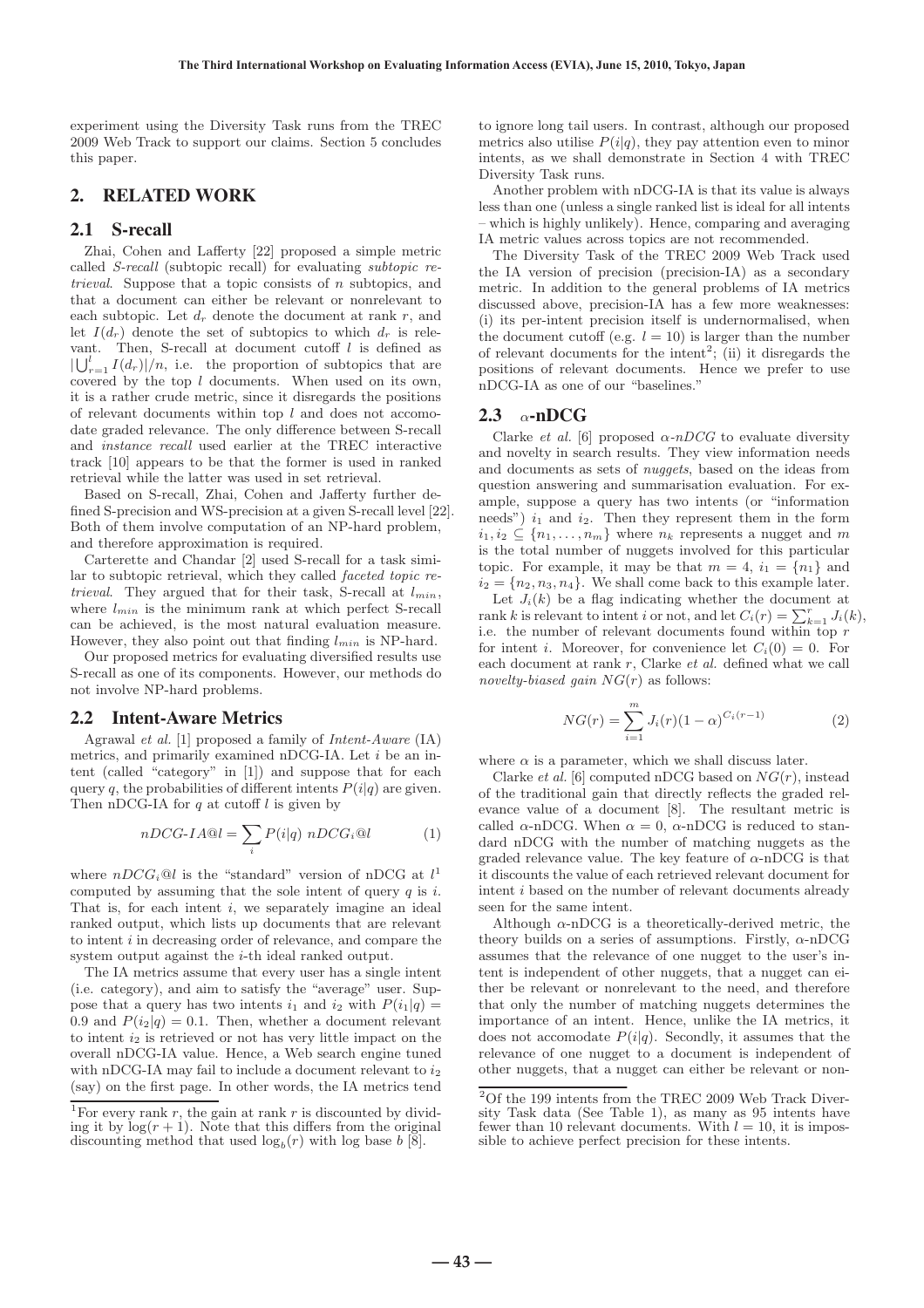relevant to a document, and therefore that only the number of matching nuggets determines the importance of a document. Consider the aforementioned example with  $i_1$  and  $i_2$ , having one nugget and three nuggets, respectively. According to  $\alpha$ -nDCG, a document that covers both  $n_2$  and  $n_3$  is more important than one that covers  $n_1$ , even though the former only partially covers intent  $i_2$  while the latter completely covers  $i_1$ . Moreover, consider an ambiguous query such as "java" [20] run against a Wikipedia document collection, and suppose that each of its intents (or *senses*)  $i_j$ corresponds to a single nugget  $n_j$ . According to  $\alpha$ -nDCG, a single disambiguation page that lists up  $m$  different senses of "java" retrieved at rank 1 is more valuable than a set of  $m$ pages that actually describe each sense in detail, retrieved at ranks 1-m. Thirdly,  $\alpha$ -nDCG assumes that relevance assessor's positive judgments (i.e. judging that a document contains a nugget) are erroneous with probability  $1 - \alpha$ , while negative judgments (i.e. judging that a document does not contain a nugget) are always correct (See Section 4.1 in [6]). This flat probability  $\alpha$  is exactly the parameter used for discounting "redundant" documents, as shown in Eq. 2. However, we are inclined to believe that erroneous negative judgments (i.e. missing an existing nugget in a document) are at least as likely as erroneous positive judgments (i.e. reporting a nonexistent nugget in a document).

The fact that  $\alpha$ -nDCG has two distinct discount mechanisms also deserves discussions.  $\alpha$ -nDCG first discounts a relevant document based on the number of relevant documents seen so far for the same intent, using  $\alpha$ . This is meant to penalise redundancy (i.e. lack of novelty) in the ranked list. The metric then discounts the same relevant document based on the number of total documents seen so far (i.e. the absolute document rank), using the logarithmic discount. It is not clear whether this explicit penalty on redundancy through "double discount" is necessary at least for Web search, where returning a minimal set of documents that together cover all intents is not an absolute requirement: we can present (say) 10 documents regardless of whether there are (say) two intents or five intents in a query. Moreover, even if two retrieved documents are relevant to the same intent, the second relevant document may still be informative to the user, unless the two documents are (near- ) duplicates. We also point out that one of the motivations for introducing the original logarithmic discount in nDCG was that the user may have "cumulated information from documents already seen" [8]. If this is the case,  $\alpha$ -nDCG is discounting "redundant" documents twice, in different ways.

Another potential weakness of  $\alpha$ -nDCG is that computing its ideal gain vector is NP-complete, and therefore an approximation is required. Hence, in theory, a system output may outperform the approximated suboptimal ideal output. We believe that evaluation metrics should be easy to understand and easy to compute.

As  $\alpha$ -nDCG was the primary metric used in the recent Diversity Task of the TREC 2009 Web Track, we use it as our primary "baseline" in our experiments.

#### 2.4 NRBP

Very recently, Clarke, Kolla and Vechtomova [7] have proposed Novelty- and Rank-Biased Precision (NRBP), by combining the ideas of  $\alpha$ -nDCG and  $Rank\text{-}Biased\text{ }Precision$  (RBP) [9]. vant documents is only .226 [16].

The most basic version of NRBP is defined as:

$$
NRBP = \frac{1 - (1 - \alpha)p}{m} \sum_{r=1}^{\infty} p^{r-1} \sum_{i=1}^{m} J_i(r)(1 - \alpha)^{C_i(r)} \quad (3)
$$

where  $p$  is the *persistence parameter* of RBP, i.e. the probability that the user will move from one document to the one beneath it, irrespective of document relevance. Hence, just like  $\alpha$ -nDCG, NRBP has two discount mechanisms: one from the viewpoint of redundancy based on  $\alpha$ , and another from the viewpoint of going down the ranks based on  $p$ .

Just like  $\alpha$ -nDCG, NRBP relies on the novelty-biased gain (Eq. 2), and therefore all of the above potential weaknesses of  $\alpha$ -nDCG also apply to NRBP. In addition, it inherits a potential weakness of RBP: RBP is heavily undernormalised for topics with few relevant documents and does not average well across topics  $[16]$ <sup>3</sup>. Similarly, NRBP relies on an "ideal ideal vector" [7], where it is assumed that there are infinite number of highly relevant documents. This implies that the maximum NRBP value any system can achieve for a topic with few relevant document is well below 1. Averaging such undernomalised values across topics can be problematic.

Clarke, Kolla and Vechtomova [7] further discuss the integration of the above form of NRBP with the IA approach of Agrawal et al. [1]. They envision a topic with mutually exclusive categories, and a set of subtopics for each category. They propose to use the probabilities  $P(i|q)$  at the category level, and use the above form of NRBP at the subtopic level. While such an evaluation protocol is novel and interesting, it remains to be seen whether it is feasible and to what extent can that somewhat complex metric reflect user's perception of the search quality.

#### 2.5 Other Related Metrics

Chapelle et al. [3] briefly discussed an extension of their Expected Reciprocal Rank (ERR) metric for handling diversity, following the IA approach [1]. Hence we argue that such a metric inherits the potential disadvantages of the IA metrics discussed in Section 2.2. As Chapelle et al. note, ERR is a graded-relevance extension of Reciprocal Rank (RR), and a special case of the Normalised Cumulative Utility (NCU) [17], discussed below.

Sakai and Robertson [17] examined a family of metrics called NCU, based on the probability of the user abandoning a ranked list at each document rank and the utility of the ranked list given that rank. When it is assumed that the "stopping" probability is uniform across all relevant documents, NCU is reduced to existing simpler metrics such as Average Precision (AP), or its graded-relevance extension Qmeasure which we will use later to design our proposed metrics. In addition to this flat probability distribution, Sakai and Robertson also examined a rank-biased probability distribution, based on the assumptions that users abandon the ranked list at a relevant document, and that they are more likely to abandon it near the top ranks. The rank-biased probability distribution is defined based on the number of relevant documents seen so far and resembles the noveltybased discount of  $\alpha$ -nDCG, although they did not discuss diversity/novelty. They showed that the flat probability distribution (i.e. emphasising long-tail users who dig deep

<sup>&</sup>lt;sup>3</sup>For example, in a binary relevance environment with  $p =$  $0.95$ , the best-possible RBP for a query with 5 known rele-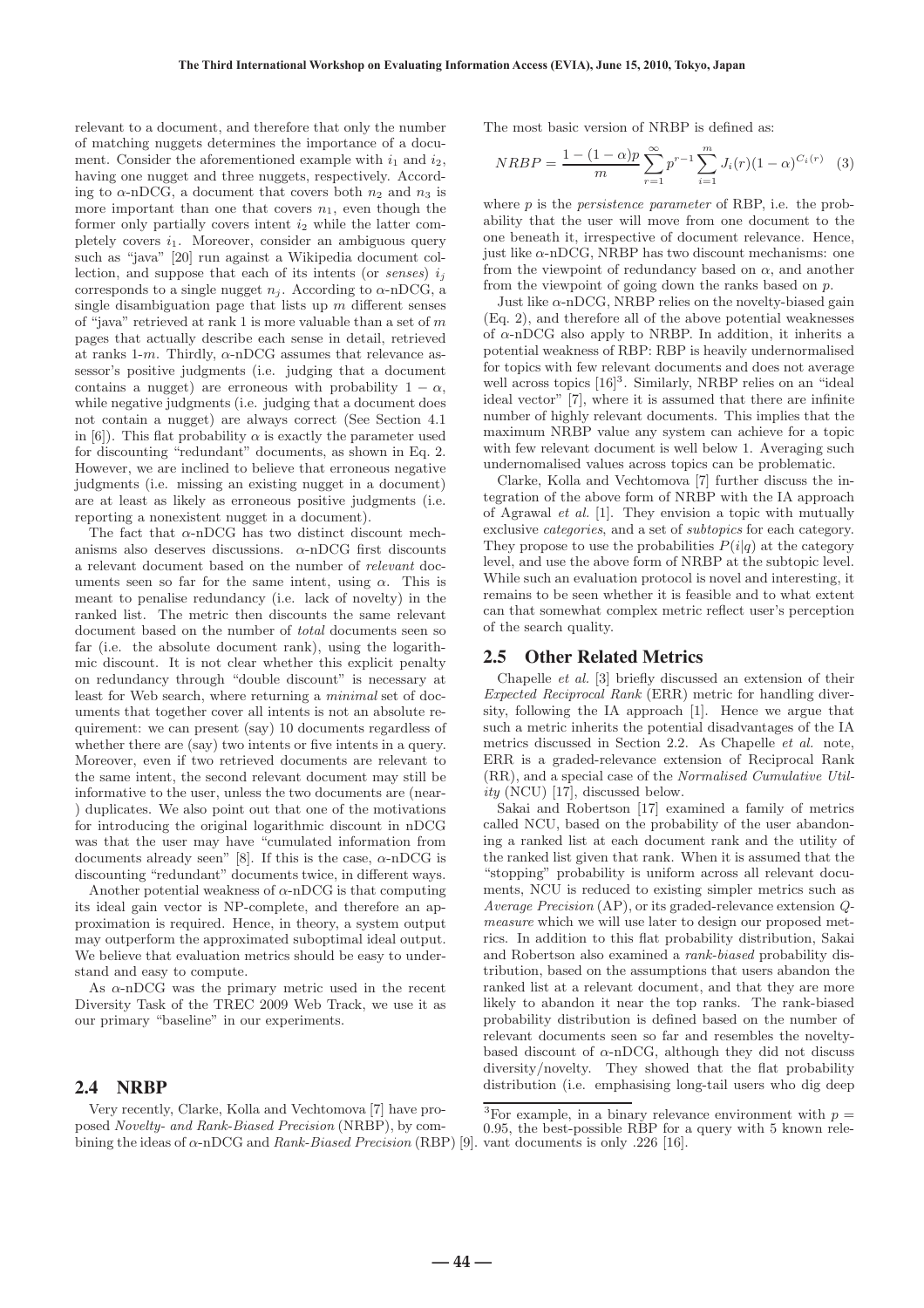down the ranked list) leads to more stable experimental results than the rank-biased one, even if the latter is closer to the reality.

In his first proposal of Q-measure, the aforementioned graded-relevance IR metric, Sakai [13] applied it to factoid question answering evaluation, given correct answer strings that form several equivalence classes. He proposed that, within a system output (i.e. ranked list of answer strings), only one answer string from each equivalance class should be counted as relevant. This is similar to the idea behind the parameter  $\alpha$  of  $\alpha$ -nDCG. However, unlike  $\alpha$ -nDCG, Sakai's Q-measure with answer equivalence classes used graded relevance for each answer string.

Reciprocal Rank is another metric that is somewhat related to diversity evaluation, as it does not reward retrieval of multiple relevant documents. So are its graded-relevance variants  $[15]$ , and "1-call at  $l$ ", which requires systems to return at least one relevant document within top  $l$  [4].

#### 3. PROPOSED METRICS

Our goals are (a) to retrieve documents that cover as many intents as possible; and (b) to rank documents that are highly relevant to more popular intents higher than those that are marginally relevant to less popular intents. In Sections 3.1 and 3.2 we propose how to evaluate Properties (a) and (b), respectively, and in Section 3.3 we combine these evaluation metrics.

#### 3.1 I-recall

Our first "proposal" is to use S-recall (see Section 2.1) to evaluate Property (a). We prefer to call it I-recall (intent recall) because we are interested in handling queries with multiple possible intents or interpretations. The intents may well be subtopics of an underspecified query, or they may correspond to different senses of an ambiguous query. Thus, let  $I_q$  denote the complete set of intents for query  $q$ . and let  $n = |I_q|$ . A document may be relevant to  $n'$  ( $0 \leq n' \leq n$ ) intents. Let  $d_r$  denote the document at rank r, and let  $I(d_r)$ denote the set of intents to which document  $d_r$  is relevant. For a document cutoff l, define:

$$
I\text{-}rec@l = \frac{|\bigcup_{r=1}^{l} I(d_r)|}{n} \tag{4}
$$

which is just the proportion of intents covered by the top  $l$ documents. Note that if  $l < n$ , an I-recall of 1 may not be achievable even if some retrieved relevant documents cover multiple intents. In the experiment we report later, the maximum number of intents per topic in our data is  $n = 6$ . while we use  $l = 10$  to follow the Diversity Task at TREC 2009 Web Track. So I-recall ranges between 0 and 1 for all topics.

Suppose that  $n = l = 10$ , and that System x has ten documents at ranks 1-10, each relevant to exactly one new intent, while System y has exactly one relevant document at rank 1, which covers all ten intents. Note that, in contrast to  $\alpha$ -nDCG, I-recall does not rate y higher than x. Returning a minimal number of documents that together cover all intents [2] is not of our concern, and no NP-hard problem is involved here. This is because Web search can return (say) ten documents within the first search result page, regardless of whether it is possible to cover all the intents with just one document. Moreover, as was discussed in 2.3, a single document that covers multiple intents is not necessarily better than a set of documents that each highly satisfies a single intent, at least for our purpose.

I-recall is a binary-relevance metric – for each intent, a document can either be relevant or nonrelevant – and it assumes that each intent is equally important. The idea is to satisfy every user (each corresponding to a different set of intents) at least to some extent within top  $l$ . Below, we discuss simple graded-relevance metrics that can reflect the importance of each intent and examine the positions of relevant documents, to complement I-recall.

# 3.2 div-nDCG and div-Q

Consider a query  $q$  with its set of possible intents  $I_q$ , and a document d. Let rel be a random binary variable, and define  $rel = 1$  for  $(q, d)$  iff  $\exists i \in I_q$  s.t.  $rel = 1$  for  $(i, d)$ . That is, we say that  $d$  is relevant to  $q$  if  $d$  is relevant to at least one of q's intents, and otherwise it is not relevant. According to the probability ranking principle [12, 20], systems should rank documents by  $P(rel = 1|q, d)$ .

Like the IA metrics, our presumption is that  $P(i|q)$  values are available. Moreover, just like the IA metrics, we assume that, for any pair of intents  $i, i' \in I_q$ , i and i' are *exclusive*: that is, a user searching on  $q$  has only one of the possible intents. Under this assumption, we obtain:

$$
P(rel = 1|q, d) = \sum_{i \in I_q} P(i|q)P(rel = 1|i, d).
$$
 (5)

We note that this is exactly what Spärck-Jones, Robertson and Sanderson [20] have casually discussed, though not in the context of how to evaluate systems.

We estimate  $P(rel = 1|i, d)$  in Eq. 5 based on manual relevance assessments as follows. Suppose, for example, we have four relevance levels so that highly relevant, relevant, partially relevant and judged nonrelevant documents are manually obtained for each intent  $i$  (rather than for each query q). Then we may assign a *gain value* [8], e.g.  $3,2,1,0$ , to each type of the above judged documents, respectively. Let  $g_i(d)$ denote the gain value of a document  $d$  with respect to intent i. Now, let us further assume that  $P(rel = 1|i, d) \propto q_i(d)$ . That is, we interpret the gain values as statistics that directly reflect the probability of (binary) relevance of a document to an intent<sup>4</sup>. Then from Eq. 5, the probability ranking principle reduces to ranking documents by

$$
\sum_{i \in I_q} P(i|q) \ g_i(d) \tag{6}
$$

which we call the *global gain*  $(GG)$  of document d given query *a*.

Let  $GG(r)$  denote the global gain of the document at rank *r*, and let the cumulative GG be  $CGG(r) = \sum_{k=1}^{r} GG(k)$ . Moreover, let  $GG^*(r)$  and  $CGG^*(r)$  denote the  $\widetilde{GG}$  and the CGG at rank  $r$  for an ideal ranked output (i.e., one that exhaustively lists up the relevant documents in decreasing order of the global gain as defined in Eq. 6). Note that, unlike nDCG-IA that require  $n = |I_q|$  distinct ideal ranked lists, we require a single ideal list.

Based on global gains, existing graded-relevance metrics

 $-45 -$ 

 $^4\mathrm{This}$  is one way to interpret graded relevance assessments. Note that the probability ranking principle is still based on binary relevance.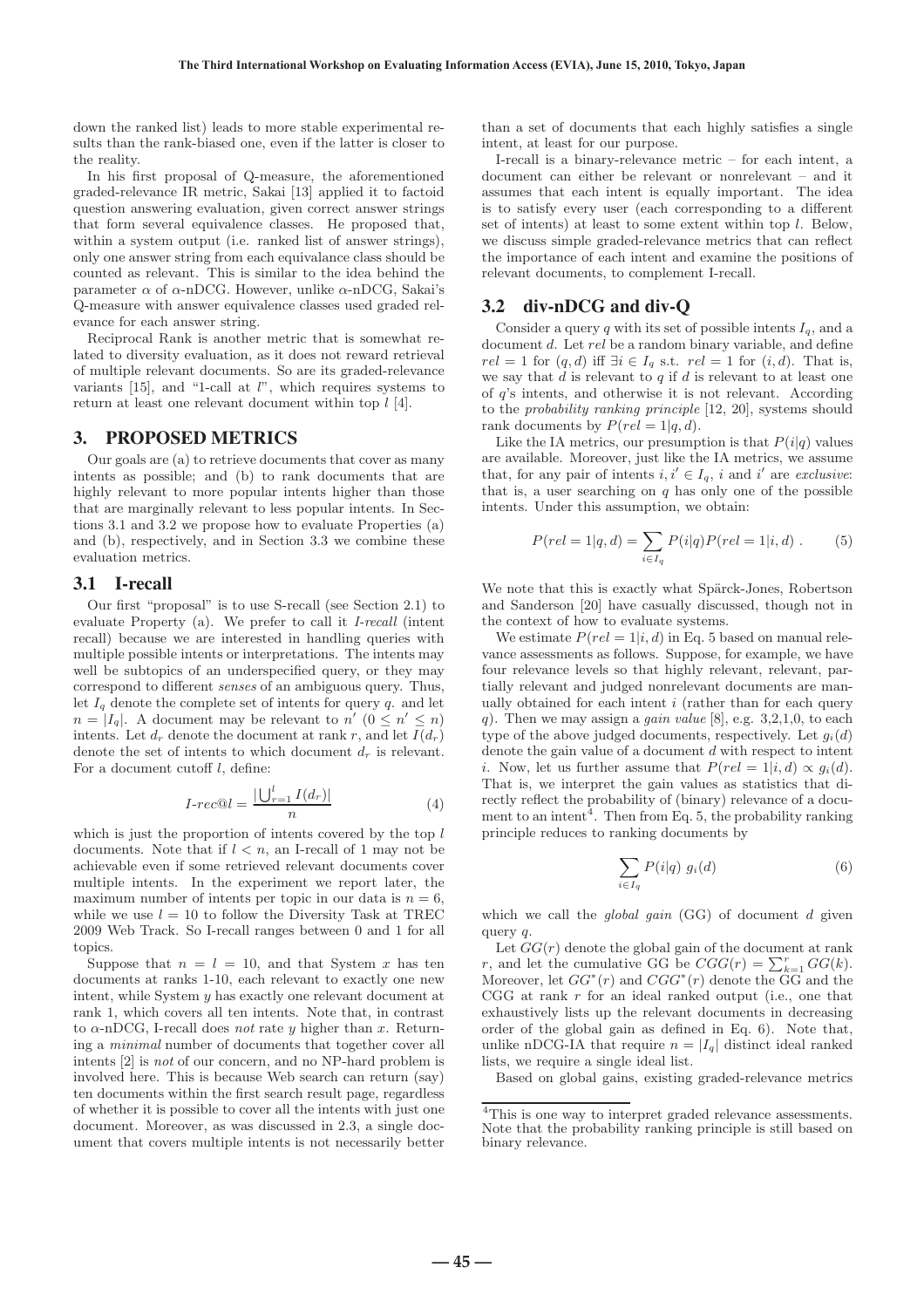such as nDCG and Q-measure  $[17]$  can be computed<sup>5</sup>:

$$
div\text{-}nDCG@l = \frac{\sum_{r=1}^{l} GG(r)/\log(r+1)}{\sum_{r=1}^{l} GG^*(r)/\log(r+1)}
$$
(7)

$$
divBR(r) = \frac{\sum_{k=1}^{r} J(k) + \beta \sum_{k=1}^{r} GG(k)}{r + \beta \sum_{k=1}^{r} GG^{*}(k)}
$$
(8)

$$
div-Q = \frac{1}{R} \sum_{r=1}^{L} J(r)divBR(r)
$$
\n(9)

where l is a document cutoff;  $J(k)$  is a flag indicating whether the document at rank  $k$  is (at least partially) relevant to at least one intent;  $\beta$  is the persistence parameter for the blended ratio [17], which combines precision  $\left(\sum_{k=1}^{r} J(k)/r\right)$ and normalised (global) cumulative gain

 $\left(\sum_{k=1}^r GG(k)/\sum_{k=1}^r GG^*(k)\right),^6$  *R* is the number of documents that are (at least partially) relevant to at least one intent; and L is the size of the system output.

The only difference between traditional nDCG/Q-measure and div-nDCG/Q is that the latter metrics use the global gains (Eq. 6) instead of the raw gains. Just like  $\alpha$ -nDCG, div-nDCG and div-Q assume that documents that cover many intents are important. However, unlike  $\alpha$ -nDCG, the importance is weighted according to how important each intent is (i.e.  $P(i|q)$ ), and how relevant each document is to an intent (i.e.  $g_i(d)$ ). These metrics reward systems that satisfy Property (b) discussed earlier.

Note that Q-measure and nDCG rely on the number of relevant documents R (the former directly, and the latter indirectly through the use of an ideal ranked list). Some researchers argue that using  $R$  for evaluation no longer makes sense in this Web search era as the true  $R$  is difficult/impossible to obtain [23]. However, we argue that interpreting  $R$  as the number of known relevant documents is one reasonable approach: if relevance assessors have already given us 5 relevant documents for Topic 1, and 50 relevant documents for Topic 2, utilising this information for normalisation is indeed useful. For example, metrics that rely on  $R$  such as Q-measure are known to be more discriminative than precision-oriented metrics like RBP, in that they are more robust to variance across topics (See Section 4.4) [16].

Unlike metrics like  $\alpha$ -nDCG and nDCG-IA, the maximum value of div-nDCG is exacly one regardless of the document cutoff value l. Whereas, the maximum value of div-Q is exactly one provided that the system output size L is larger than or equal to R (because if  $L < R$ , obviously the system cannot list up all relevant documents). In traditional ad hoc tasks at evaluation forums like TREC and NTCIR, usually  $L >> R$  holds, so this should not be a problem. However, for Web search evaluation environments in which a small cutoff is often used (e.g.  $l = 10$  so that the system output is in effect truncated to size  $L = 10$ ), the above undernomalisation problem may occur. Hence, to avoid this, we use the following cutoff-based version of div-Q in this paper:

$$
div-Q@l = \frac{1}{\min(l,R)} \sum_{r=1}^{l} J(r)divBR(r)
$$
 (10)

#### 3.3 Idiv-nDCG and Idiv-Q

I-recall is a simple, binary-relevance, intent-level metric that rewards wide coverage of different intents in the top ranks. div-nDCG and div-Q are simple, graded-relevance, document-level metrics that reward early retrieval of documents that are highly relevant (or more precisely: "highly likely to be relevant") to major intents. As we want both Properties (a) and (b), we simply combine the metrics as follows:

$$
Idiv\text{-}nDCG@l = \gamma I\text{-}rec@l + (1-\gamma)div\text{-}nDCG@l \quad (11)
$$

$$
Idiv\text{-}Q@l = \gamma I\text{-}rec@l + (1-\gamma)div\text{-}Q@l \tag{12}
$$

where  $\gamma$  is a parameter. In this paper, we let  $\gamma = 0.5$  by default. We use linear combination because we would like to reward systems even when they satisfy only one of the two properties mentioned above. (A harmonic mean of two metrics, for example, would be zero if either of them is zero.)

The Idiv metrics are rather ad hoc, in that they lack a unified user model<sup>7</sup>. Nevertheless, they offer several strengths:

- 1. They are easy to interpret. It is easy to imagine the kind of ranked output that the Idiv metrics are designed to pursue – all the possible intents should be listed up in the early ranks, and highly relevant documents for the major intents should be ranked above partially relevant documents for the minor intents.
- 2. They are easy to compute unlike  $\alpha$ -nDCG, S-recall $@l_{min}$ , S-precision and WS-precision (See Section 2.1), no NPhard problem is involved.
- 3. Unlike IA metrics, even minor intents are considered important, especially with a large  $\gamma$  (0 <  $\gamma$  < 1).
- 4. Unlike  $\alpha$ -nDCG, it accomodates  $P(i|q)$  and gradedrelevance of documents to each intent.
- 5. Unlike  $\alpha$ -nDCG and IA metrics, they are guaranteed to range fully between 0 and 1, provided that the document cutoff  $l$  is chosen for I-recall so that it is no smaller than the maximum number of intents across the query set (See Section 3.1).

### 4. EXPERIMENTS

#### 4.1 Data

We have already clarified the advantages of our Idiv metrics over existing metrics. We now demonstrate how they work in practice compared to nDCG-IA and  $\alpha$ -nDCG, using the recent Diversity Task (Category A) data from the TREC 2009 Web Track [5]. The statistics of the test collection are summarised in Table 1. As it shows, the topic set includes 243 subtopics, but only 199 of them have at least one relevant document. These are treated as our intents. As many as 23 intents have only one relevant document, and we point out that this is not good news for nDCG-IA, since its per-intent nDCG values for such intents will rely solely on whether one particular document is in top 10 or not.

 $5\,$  "div" obviously stands for "diversity."

<sup>&</sup>lt;sup>6</sup>A small  $\beta$  (e.g.  $\beta = 0.1$ ) makes the blended ratio resemble precision; a large  $\beta$  (e.g.  $\beta = 1000$ ) makes it resemble normalised cumulative gain. The former implies heavier penalties for relevant documents retrieved later in the ranked list. We let  $\beta = 1$  in this paper.

<sup>7</sup>The original Q-measure, as an instance of NCU, does have a user model: There is a population of users abandoning the ranked list at different ranks, and the "stopping probability" is uniform across all relevant documents [17].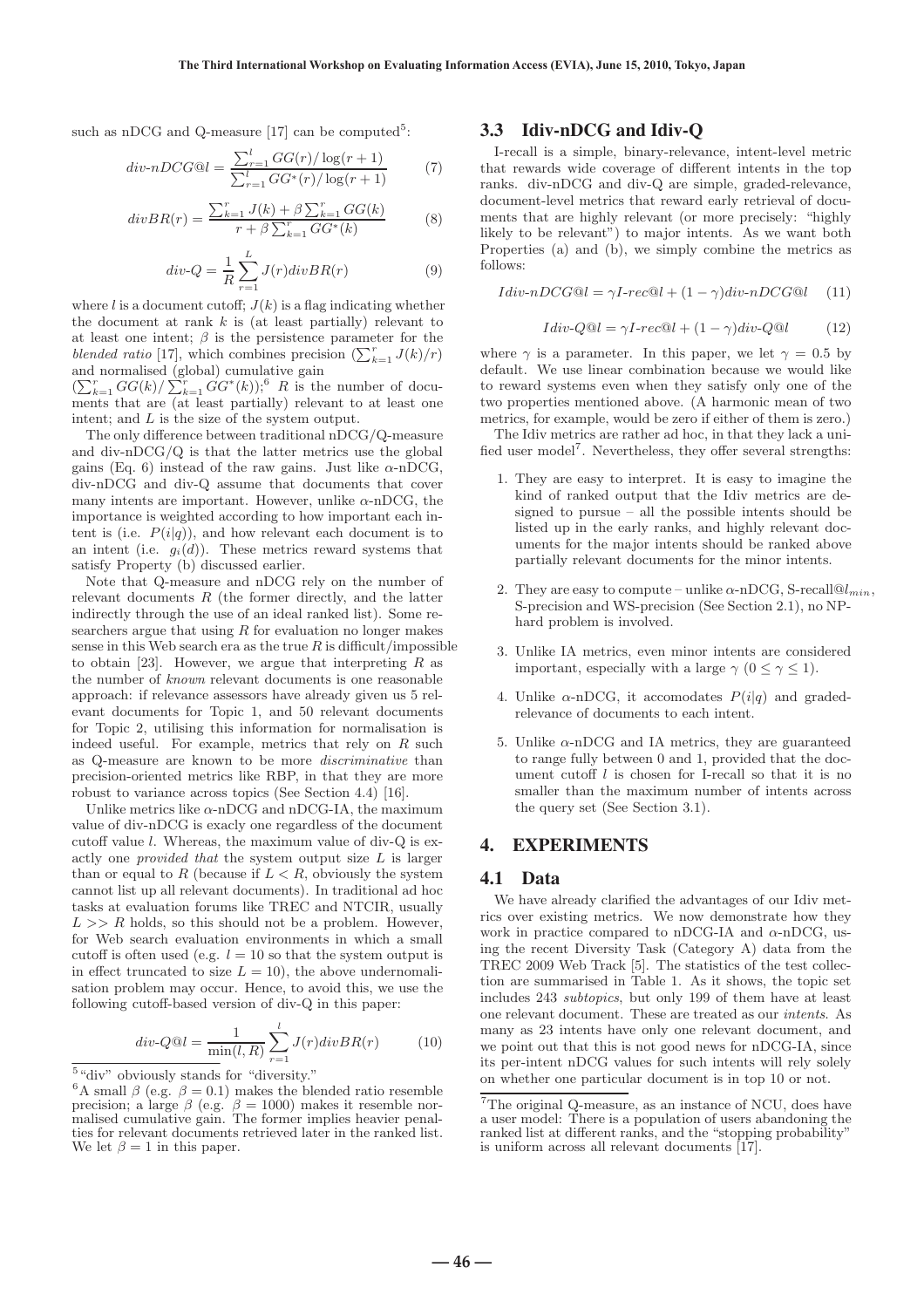| Table 1: Statistics of the TREC 2009 Web Track Diversity Task (Category A) test collection.                  |                                                                                                         |                                                                                                |            |             |             |              |                             |  |
|--------------------------------------------------------------------------------------------------------------|---------------------------------------------------------------------------------------------------------|------------------------------------------------------------------------------------------------|------------|-------------|-------------|--------------|-----------------------------|--|
| Documents                                                                                                    |                                                                                                         | ClueWeb09 (approx. one billion Web pages; 25TB of uncompressed data in multiple languages) [5] |            |             |             |              |                             |  |
| Topics                                                                                                       | 50 topics (12 ambiguous; 38 faceted) with subtopics. 243 subtopics (177 informational; 66 navigational) |                                                                                                |            |             |             |              |                             |  |
| Intents                                                                                                      | 199 intents (i.e. subtopics with at least one relevant document).                                       |                                                                                                |            |             |             |              |                             |  |
|                                                                                                              |                                                                                                         | Max. #intents per topic: 6. Max. #intents per document: 5.                                     |            |             |             |              |                             |  |
| Relevance data                                                                                               | Total relevant across 50 topics: 4942. Total relevant across 199 intents: 6501.                         |                                                                                                |            |             |             |              |                             |  |
| Table 2: $\tau$ and $\tau_{ap}$ rank correlation: Idiv-nDCG@10 run rankings vs. other rankings as baselines. |                                                                                                         |                                                                                                |            |             |             |              |                             |  |
|                                                                                                              |                                                                                                         |                                                                                                | $\gamma=0$ | $\gamma=.2$ | $\gamma=.5$ | $\gamma=0.8$ | $\gamma = 1$ (I-rec $@10$ ) |  |
|                                                                                                              |                                                                                                         | $\alpha$ -nDCG@10                                                                              | .880/.778  | .913/.807   | .893/.747   | .873/.747    | .860/.729                   |  |
|                                                                                                              |                                                                                                         | $nDCG-IA@10$                                                                                   | .960/.931  | .940/.908   | .867/.774   | .807/.709    | .793/.692                   |  |
|                                                                                                              |                                                                                                         | Idiv-Q@10 (same $\gamma$ )                                                                     | .880/.882  | .947/.931   | .980/.977   | .993/.990    | 1/1                         |  |
| Table 3: $\tau$ and $\tau_{ap}$ rank correlation: Idiv-Q@10 run rankings vs. other rankings as baselines.    |                                                                                                         |                                                                                                |            |             |             |              |                             |  |
|                                                                                                              |                                                                                                         |                                                                                                | $\gamma=0$ | $\gamma=.2$ | $\gamma=.5$ | $\gamma=0.8$ | $\gamma = 1$ (I-rec@10)     |  |
|                                                                                                              |                                                                                                         | $\alpha$ -nDCG@10                                                                              | .773/.670  | .860/.742   | .887/.733   | .867/.736    | .860/.729                   |  |
|                                                                                                              |                                                                                                         | $nDCG-IA@10$                                                                                   | .880/.846  | .953/.910   | .873/.775   | .800/.700    | .793/.692                   |  |
|                                                                                                              |                                                                                                         | Idiv-nDCG@10 (same $\gamma$ )                                                                  | .880/.885  | .947/.934   | .980/.977   | .993/.990    | 1/1                         |  |

**Table 4:**  $\tau$  and  $\tau_{ap}$  rank correlation: effect of  $\gamma$  on the Idiv-nDCG@10 (Idiv-Q@10) run ranking, with  $\gamma = .5$ **as the baseline.**

|                                                                  | $\gamma = 0$ | $\gamma = .2$                       | $\gamma = 0.8$ | $\gamma = 1$ (I-rec $@10$ ) |
|------------------------------------------------------------------|--------------|-------------------------------------|----------------|-----------------------------|
| Idiv-nDCG@10 $(\gamma = .5)$   .867/.774   .913/.812   .940/.916 |              |                                     |                | .927/.898                   |
| $\frac{1 \text{div-Q@10}}{2}$ ( $\gamma = .5$ )                  |              | $.807/.722$ $.893/.792$ $.927/.905$ |                | .907/0.877                  |

Unfortunately, this test collection is not ideal for our purpose, because it has neither the information on  $P(i|q)$  for each topic nor graded-relevance assessments for each intent. We overcome the first problem by using simulated  $P(i|q)$ values: for a query with  $n$  intents, we assume that the  $j$ th intent has the probability  $2^{n-j+1} / \sum_{k=1}^{n} 2^k$ . As for the second problem, we chose to use the existing binary relevance assessments "as is" even though this means that the graded-relevance capability of the Idiv metrics cannot be demonstrated. Thus, in our experiment, the global gain of a document (Eq.  $6$ ) at rank r reduces to:

$$
GG_{binary}(r) = \sum_{i \in I_q} P(i|q) J_i(r) . \qquad (13)
$$

We plan to construct and use graded-relevance diversity test collections in our future work.

The TREC 2009 Web diversity task received 25 run submissions. Below, we evaluate all of these runs with our proposed metrics as well as  $\alpha$ -nDCG and nDCG-IA. As was mentioned in Section 3.1, we use  $l = 10$  as the document cutoff for all metrics, because diversifying the first result page is especially important for Web search engines. We used the official  $\alpha$ -nDCG values released by the Web track organisers (hence  $\alpha = .5$ ); as for all other metrics, we used a set of scripts that we developed ourselves for diversity evalution in general. The scripts are publicly available at http://research.nii.ac.jp/ntcir/tools/ir4qa eval2.tar. gz.

#### 4.2 System Ranking Comparisons

We quantify the similarity between two run rankings (based on two different evaluation metrics) by Kendall's  $\tau$  rank cor*relation* and Yilmaz/Aslam/Robertson  $\tau_{ap}$  [21].  $\tau$  is a monotonic function of the probability that a randomly chosen pair of ranked items is ordered identically in the two rankings. Hence a swap near the top of a ranked list and that near the bottom of the same list has equal impact. Whereas,  $\tau_{ap}$  is "top-heavy," in that it is a monotonic function of the probability that a randomly chosen item and one ranked above it are ordered identically in the two rankings. While  $\tau$  is symmetrical,  $\tau_{ap}$  is not: it treats one ranked list as the ground truth.

Table 2 shows  $\tau$  and  $\tau_{ap}$  rank correlations between a run ranking based on Idiv-nDCG (with  $\gamma = 0, .2, .5, .8, 1$ ) and one based on another metric. As Eq. 11 shows, Idiv-nDCG with  $\gamma = 0$  equals div-nDCG, and Idiv-nDCG with  $\gamma =$ 1 equals I-recall. Note also that Idiv-nDCG is compared with Idiv-Q using the same value of  $\gamma$ . Values higher than 0.9 are shown in bold for convenience. For example, the  $\tau$ between Idiv-nDCG ( $\gamma = .5$ ) and  $\alpha$ -nDCG is .893, and the corresponding  $\tau_{ap}$  value (with  $\alpha$ -nDCG taken as the ground truth) is .747. It can be observed that:

- Idiv-nDCG with different  $\gamma$ 's rank runs similarly to  $\alpha$ -nDCG, but there are differences;
- Idiv-nDCG with different  $\gamma$ 's rank runs similarly to nDCG-IA, and the similarity increases as  $\gamma$  becomes smaller (i.e. as Idiv-nDCG moves away from I-recall and towards div-nDCG);
- Idiv-nDCG rank runs similarly to Idiv-Q, especially with a large  $\gamma$  (Note that when  $\gamma = 1$ , they both equal I-recall).

Table 3 shows a similar table for Idiv-Q. It can be observed that Idiv-Q with different  $\gamma$ 's also rank runs similarly to  $\alpha$ nDCG and to nDCG-IA, but that there are differences.

Table 4 shows  $\tau$  and  $\tau_{ap}$  rank correlations between two rankings, both based on Idiv-nDCG but with different  $\gamma$ 's. The table also contains similar information for Idiv-Q. It can be observed that different  $\gamma$ 's do not change the run ranking dramatically.

Figure 1 also shows the robustness of Idiv-nDCG to the choice of  $\gamma$ . The two axes represent I-recall and div-nDCG, and the solid slant lines represent contour lines for IdivnDCG with  $\gamma = .5$ ; the dotted slant lines represent those with  $\gamma = .2$  and  $\gamma = .8$ . Each circle in the graph represents a run. For example, it can be observed that runs MSDiv3 and MSRACS lie close to the same solid contour line, and therefore that they are almost equally effective in terms of Idiv-nDCG with  $\gamma = .5$ . MSDiv2 is the top performer according to Idiv-nDCG with  $\gamma = .5$  and with  $\gamma = .8$ ; MSDiv3 is the top performer according to Idiv-nDCG with  $\gamma = .2$ (which is in agreement with  $\alpha$ -nDCG as we shall see later). However, the "top five" runs in Figure 1 lie very close to each

**― 47 ―**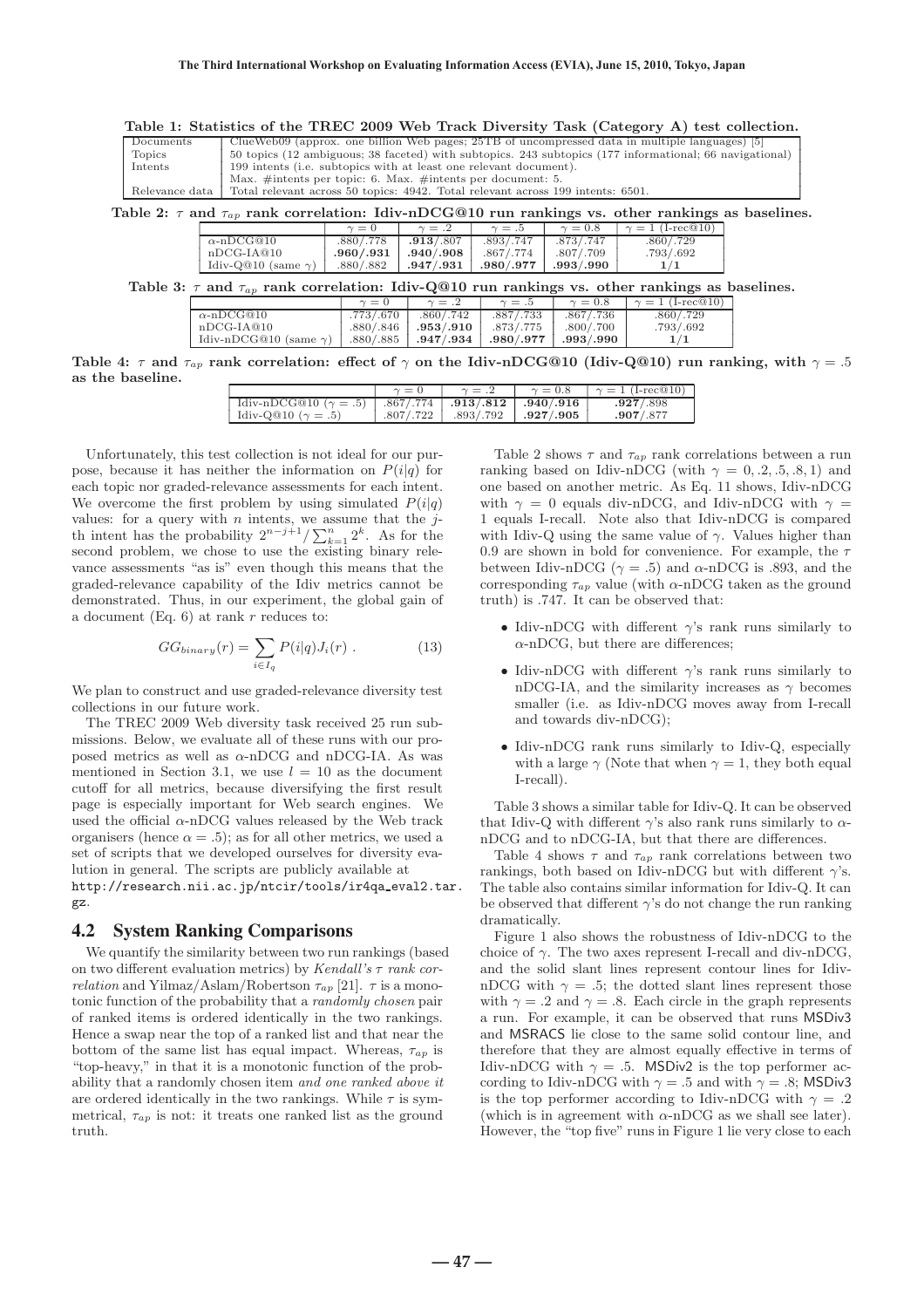

**Figure 1: TREC 2009 diversity runs evaluated with Idiv-nDCG@10, with contour lines for**  $\gamma = .2, .5, .8$ **.** 

other and the differences are not statistically significant (See Section 4.4). The main observations from this figure are:

- I-recall (an intent-based recall metric) and div-nDCG (a document-based precision metric) are highly correlated with each other<sup>8</sup>;
- Because of the high correlation between I-recall and div-nDCG, Idiv-nDCG is quite robust to the choice of  $\gamma$  for ranking runs.

We have obtained very similar results for Idiv-Q as well.

Since Idiv-nDCG and Idiv-Q are robust to the choice of  $\gamma$ for ranking runs, and because we do not have a systematic method for determining  $\gamma$ , we focus our attention on  $\gamma = .5$ henceforth.

Figure 2 visualises the run rankings by Idiv-nDCG, Idiv-Q (both with  $\gamma = .5$ ), nDCG-IA and  $\alpha$ -nDCG. The runs have been sorted by the official  $\alpha$ -nDCG performance, so the  $\alpha$ nDCG curve is monotonically decreasing; each increase in the other curves represents a disagreement with  $\alpha$ -nDCG. As indicated in the figure, Idiv-nDCG and Idiv-Q rank MSDiv2 at the top; nDCG-IA ranks MSDiv3 at the top; and  $\alpha$ -nDCG ranks MSRAACSF at the top. However, none of these runs is statistically significantly better than the others in any of the metrics.

We have demonstrated that, given the intent probabilities  $P(i|q)$ , Idiv-nDCG and Idiv-Q produce run rankings that are similar to, but different from those based on  $\alpha$ -nDCG and nDCG-IA. A more important question is whether these metrics are measuring what we want to measure. Below, we examine the actual ranked lists of MSDiv2 and MSRAACSF to demonstrate how our proposed metrics reward diversified systems.



**Figure 2: TREC 2009 diversity runs evaluated with different metrics, sorted by the official** α**-nDCG values.**

#### 4.3 A Closer Look at Disagreements between Metrics

Figure 3 shows, for Idiv-nDCG, nDCG-IA and  $\alpha$ -nDCG, the performance of MSDiv2 minus that of MSRAACSF per topic. Thus, dots above the horizontal axis represent "wins" by MSDiv2, and those below represent wins by MSRAACSF. For 38 topics out of 50, the three metrics agree with one another as to which run is better. Idiv-nDCG disagrees with nDCG-IA for 7 topics, and disagrees with  $\alpha$ -nDCG for 6 topics; nDCG-IA disagrees with  $\alpha$ -nDCG for 9 topics. The trend is similar for Idiv-Q. Below, we take a close look at three topics highted in Figure 3.

Topic 21 has  $n = 5$  intents, with  $P(i_1|q) = 32/62, P(i_1|q) =$  $16/62, \ldots, P(i_5|q) = 2/62$ . The actual top-10 ranked lists, with relevant intents for each document, are shown below. (Document ID prefixes "clueweb09-en" are omitted throughout this paper to save space.)

| $\operatorname*{rank}% \mathcal{M}(n)$ | MSDiv <sub>2</sub> |                | <b>MSRAACSE</b> |         |
|----------------------------------------|--------------------|----------------|-----------------|---------|
| 1                                      | 0005-48-03496      |                | 0010-85-03735   | $i_{5}$ |
| $\overline{2}$                         | 0013-96-08199      |                | 0012-66-27529   | $i_{5}$ |
| 3                                      | 0013-66-18211      |                | 0012-46-18076   |         |
| 4                                      | 0013-66-18147      | i <sub>1</sub> | 0013-27-24714   |         |
| 5                                      | wp01-79-16252      |                | wp02-04-16080   |         |
| 6                                      | 0003-59-13504      |                | 0037-28-21832   |         |
| 7                                      | 0041-68-19894      |                | 0062-72-09421   |         |
| 8                                      | 0004-64-17952      |                | 0047-54-35373   |         |
| 9                                      | 0080-91-29662      |                | 0099-86-05525   |         |
| 10                                     | 0004-51-16201      |                | 0060-08-24587   |         |

Because Idiv-nDCG and nDCG-IA utilise the fact that  $i_1$ is a much more popular intent than  $i_5$  (in our experimental setting), they prefer MSDiv2 to MSRAACSF. Whereas, α-nDCG prefers MSRAACSF, as it can only treat each intent equally. This example demonstrates that, given the intent probabilities, Idiv-nDCG and nDCG-IA can be more intuitive than  $\alpha$ -nDCG.

Topic 28 also has  $n = 5$  intents. The ranked lists are shown below:

 ${}^{8} \tau = .793$ .  $\tau_{ap} = .686$  with I-recall as the ground truth;  $\tau_{ap} = .749$  with div-nDCG as the ground truth.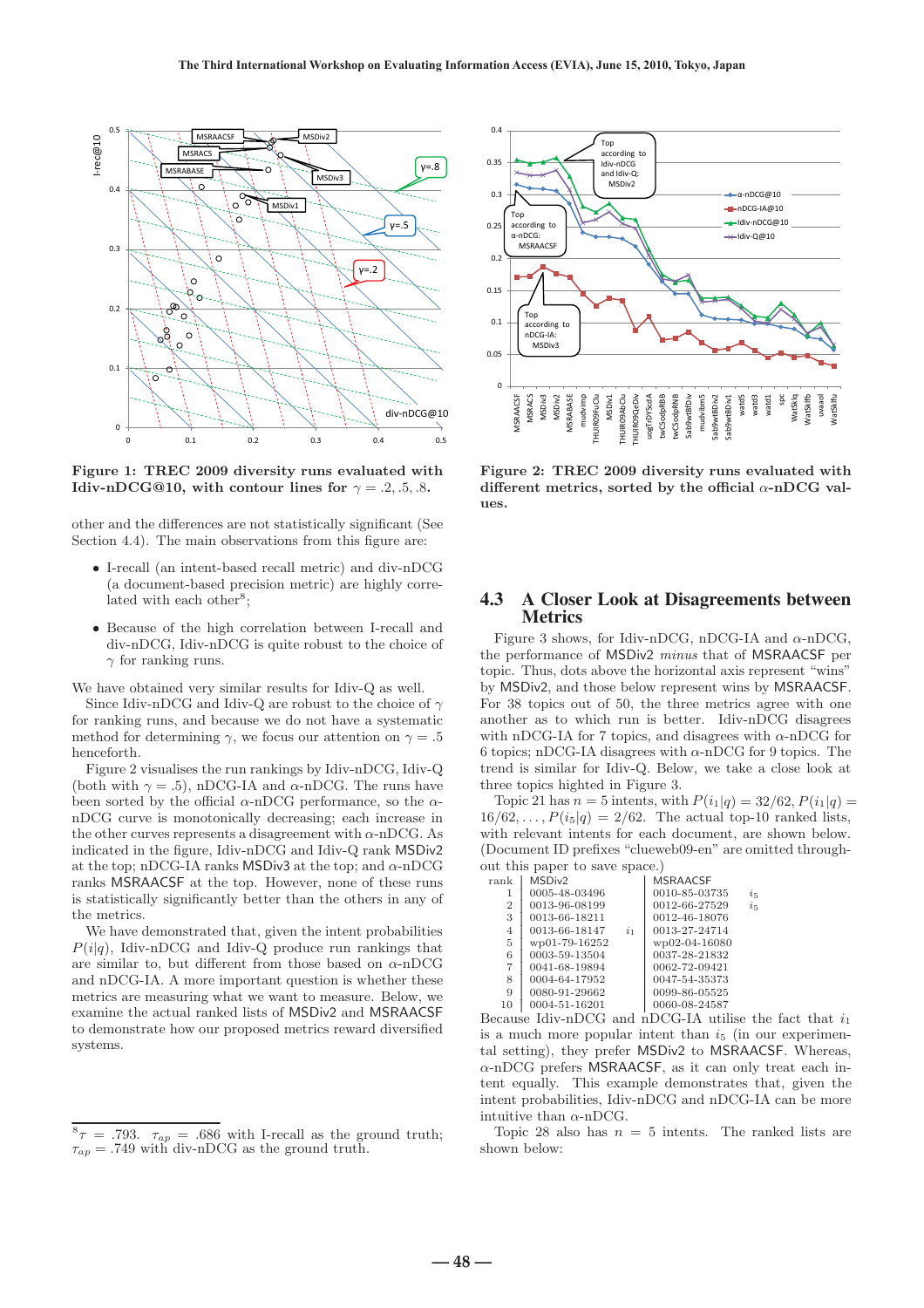

**Figure 3: Per-topic performance of MSDiv2 minus that of MSRAACSF.**

| rank           | MSDiv <sub>2</sub> |           | <b>MSRAACSE</b> |           |
|----------------|--------------------|-----------|-----------------|-----------|
| 1              | wp00-88-23480      |           | 0022-00-34499   | $i_4$     |
| $\overline{2}$ | 0007-19-33611      | $i_4$     | 0007-19-33611   | $i_4$     |
| 3              | 0002-47-07470      |           | wp00-88-23480   |           |
| 4              | 0009-64-18412      | $i_4$     | 0037-28-16212   | $\dot{i}$ |
| 5              | wp02-24-00069      |           | 0009-64-18412   | $i_4$     |
| 6              | wp01-05-00069      |           | 0029-92-16034   |           |
| $\overline{7}$ | 0127-32-28190      |           | 0064-52-31354   |           |
| 8              | 0004-42-16367      |           | 0115-25-00480   |           |
| 9              | 0100-95-14715      | $i_{5}$   | 0034-67-36999   |           |
| 10             | 0030-22-33316      | $\dot{i}$ | 0020-05-14160   |           |
|                |                    |           |                 |           |

Idiv-nDCG prefers MSDiv2; α-nDCG prefers MSRAACSF; nDCG-IA is undecided, but leans towards MSRAACSF. Since MSDiv2 covers three intents while MSRAACSF covers only two, Idiv-nDCG may be the most intuitive for the purpose of diversification. Note that having a document relevant to  $i<sub>5</sub>$  in MSDiv2 has very little impact on the computation of nDCG-IA as this is a "very minor" intent (See Eq. 1).

Topic 38 has  $n = 3$  intents, with  $P(i_1|q) = 8/14$ ,  $P(i_2|q) =$  $4/14$ ,  $P(i_5|q) = 2/14$ . The ranked lists are shown below:<br>rank | MSDiv2 | MSRAACSE

| $\operatorname*{rank}% \mathcal{M}(n)$ | MSDiv <sub>2</sub> |             | <b>MSRAACSF</b> |                |
|----------------------------------------|--------------------|-------------|-----------------|----------------|
| 1                                      | 0011-83-04353      |             | 0022-32-01173   |                |
| $\overline{2}$                         | 0022-89-07369      | $i_{1}$     | 0011-83-04353   |                |
| 3                                      | 0009-04-14265      |             | 0009-04-13849   |                |
| 4                                      | 0006-15-25073      | $\dot{i}_1$ | 0008-94-08357   |                |
| 5                                      | 0009-49-19901      | $\dot{i}_1$ | 0039-80-34409   | i <sub>1</sub> |
| 6                                      | 0078-29-22726      |             | 0004-30-16737   | $i_1, i_3$     |
| 7                                      | 0026-63-30995      |             | 0009-70-21188   |                |
| 8                                      | 0052-82-45572      | $i_{1}$     | 0024-34-31519   | $i_{1}$        |
| 9                                      | 0008-62-07163      | $\dot{i}_1$ | 0035-17-17820   |                |
| 10                                     | 0004-07-33887      | $\dot{i}_1$ | 0009-12-14653   | $i_{1}$        |
|                                        |                    |             |                 |                |

Idiv-nDCG prefers MSRAACSF, as it covers not only  $i_1$  but also  $i_3$ .  $\alpha$ -nDCG is undecided, but leans towards MSRAACSF. Again, nDCG-IA prefers MSDiv2 as it virtually ignores the minor intent  $i_3$ .

The above examples demonstrate that:

• nDCG-IA indeed tends to ignore minor intents and may be counterintuitive for the purpose of evaluating diversity;

• Given the intent probabilities, Idiv-nDCG can be more intuitive than  $\alpha$ -nDCG, as the latter metric does not take the probabilities into account. (The same is true for Idiv-Q.)

We also remind the reader that our proposed metrics (a) can handle per-intent graded relevance (unlike  $\alpha$ -nDCG), and (b) do not require approximation and range fully between 0 and 1 (unlike  $\alpha$ -nDCG and nDCG-IA).

#### 4.4 Discriminative Power

We finally compare our proposed metrics with  $\alpha$ -nDCG and nDCG-IA in terms of discriminative power [14]. We want metrics that are robust to variation across topics, so that the same conclusion can be reached as to which of two given systems is better, regardless of the choice of the topic set. More precisely, we measure discriminative power by conducting a statistical significance test for every pair of runs, and counting the number of significantly different pairs. We have 25 runs, so 25\*24/2=300 run pairs are tested. For significance testing, we use the two-tailed paired bootstrap test, with  $\alpha = .05$  and  $B = 1000$  bootstrap samples [14]. Note that this experiment is not about whether the metrics are right or wrong; it is about how metrics can be consistent across experiments and as a result how often differences between systems can be detected with high confidence. We regard high discriminative power as a necessary condition for a good evaluation metric, not as a sufficient condition.

The discriminative power method also provides a natural estimate of the performance delta between two systems required to achieve statistical significance. This is done by recording, for every run pair, the performance difference that corresponds to the borderline between significance and nonsignificance among the  $B = 1000$  trials, and then by selecting the largest value among all run pairs (i.e. a conservative estimate). This is one of the advantages of using the boot-

**― 49 ―**